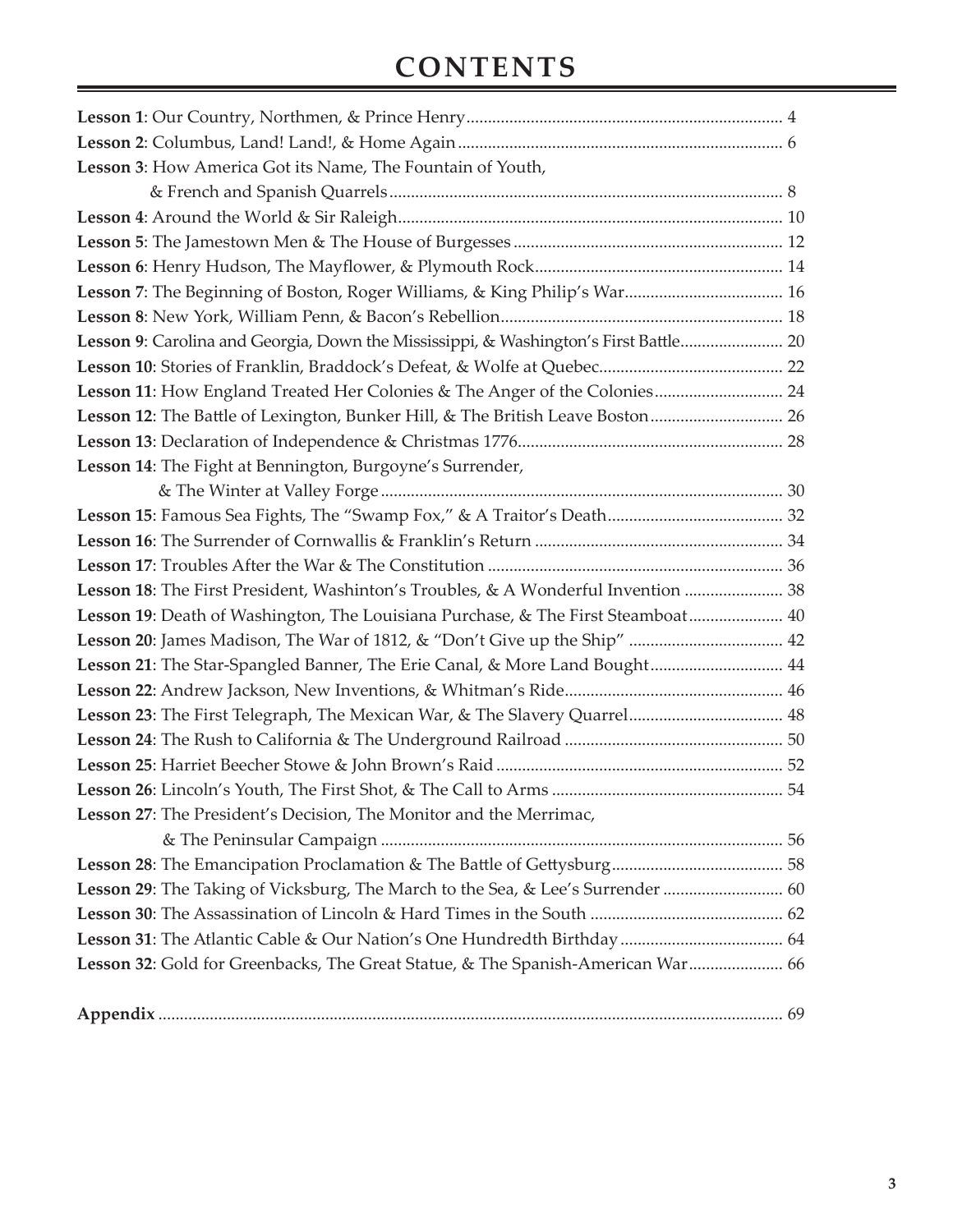| <b>I. FACTS TO KNOW:</b> |                                                                                                                                |
|--------------------------|--------------------------------------------------------------------------------------------------------------------------------|
| <b>Native Americans</b>  | peoples native to the United States before the arrival of Europeans                                                            |
| Northmen                 | also called Norsemen, Vikings, or Normans; great seamen from northern Europe                                                   |
| <b>Eric the Red</b>      | driven out of Iceland for murder; settled Greenland; also know as Eric Ericcsson                                               |
| Leif the Lucky           | son of Eric; first known European to sail west and land in North America                                                       |
| <b>Prince Henry</b>      | called Prince Henry the Navigator; Portuguese prince who wanted to find a<br>water route around Africa for trade with the East |

## **II. VOCABULARY:**

| 4. caravan: |
|-------------|
|             |

## **III. COMPREHENSION QUESTIONS:**

4. Why did Leif and his Northmen leave their settlement in North America in 1012?

5. Why were Europeans so desperate to find a water route to the East in the 15th century? \_\_\_\_\_\_\_\_\_\_